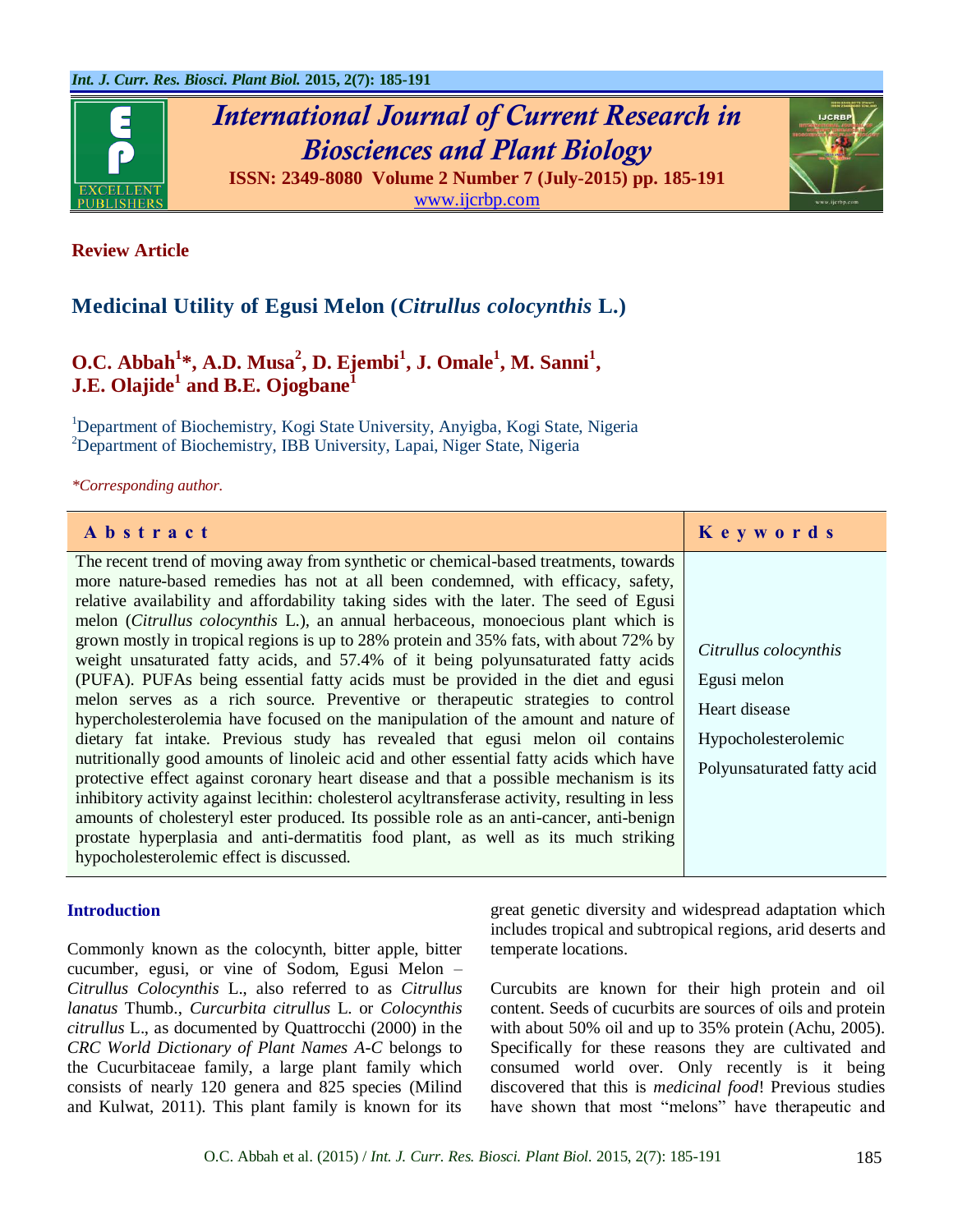#### *Int. J. Curr. Res. Biosci. Plant Biol.* **2015, 2(7): 185-191**

nutritional value and these have been well documented. The edible family member, *Momordica charantia*, called bitter melon or bitter gourd in English, is a tropical and subtropical vine of the family Cucurbitaceae, widely grown in Asia, Africa, and the Caribbean for its edible fruit. This has been reported to have quite a number of medicinal uses ranging from antiviral, antidiabetic, antiulcerogenic, antioxidant and hepatoprotective (Semiz and Sen, 2007) to antihelmintic (Beloin et al., 2005), antimalarial (Waako et al., 2005), anticancer (Kohno et al., 2004; Kobori et al., 2008) to cardioprotective properties (Gadang et al., 2011).

Also, *Cucumis melo* (musk melon or cantaloupe) has been shown to possess useful medicinal properties which include anti-oxidant, free-radical scavenging, antiplatelet, anti-ulcer, anti-microbial, anti-cancer, antidiabetic, anti-helmintic, anti-fertility, analgesic and antiinflammatory (Milind and Kulwant, 2011). All through this write-up, "egusi" (*Citrullus colocynthis* L.) has been referred to as "egusi" or "egusi melon" for proper identification and consistency with the literature.

This review is in response to the obvious need for better healthcare, specifically from natural sources. The reasons behind this recent trend of moving away from synthetic treatments, to more naturally oriented remedies range from cardinal points like cost, availability and toxicity or safety, to idoesyncracies and policies.

A traditional food plant in Africa, this little-known vegetable, we agree with NCR (2006), has potential to improve nutrition, boost food security, foster rural development and support sustainable landcare. Now being added to the credits of egusi is a seemingly unprecedented medicinal potential, somewhat like a silver lining in the dark clouds of stroke, high blood pressure, heart failure, coronary heart disease, cancer, etc.

#### **Description**

Egusi seeds are small and flat. They grow in gourds which are mainly cultivated for their seeds as the flesh is neither sweet nor edible. One end of the seed is rounded while the other is tapered. Egusi melon is an annual herbaceous, monoecous plant which is creeping but nonclimbing. Pollination is by insects and egusi melon fruits which are indehiscent smooth berries, often large and seedy, are ready for harvest 3-4 months after planting (Ng, 1993).

After harvest, the gourds are left to ferment; the fermented flesh is then washed off the seeds. The seeds are then dried and the light brown husks removed by hand or mechanically. When ready to be used in food recipes, the white/cream seeds (shown in Fig. 1) are ground into powder (Fig. 2) and used as soup thickener.

#### **Fig. 1: Egusi melon seeds (Image courtesy: All Nigeria Recipe, 2012).**



**Fig. 2: Egusi melon powder (Image courtesy: All Nigeria Recipe, 2012).**



Egusi seeds are in a class of their own and should never be mistaken for pumpkin or watermelon seeds. In particular the name "egusi" may refer to either or both plants (or more generically to other cucurbits) in their capacity as seed crops, or to a soup made from these seeds and popular in West Africa.

#### **Botanical description**

| : Plantae        |
|------------------|
| : Magnoliophyta  |
| : Magnoliopsida  |
| : Cucurbitales   |
| : Cucurbitaceae  |
| : Citrullus      |
| $C.$ colocynthis |
|                  |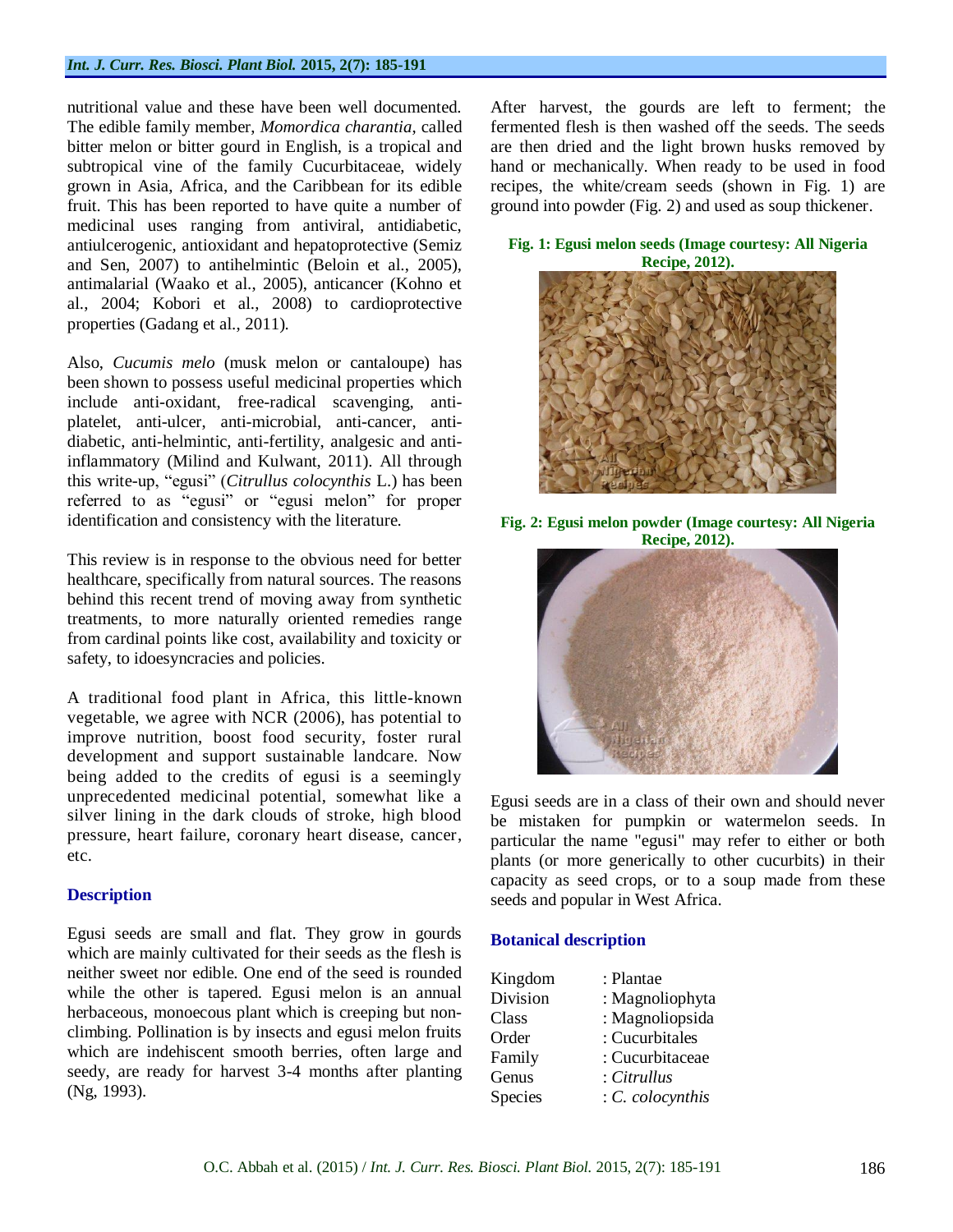#### **Habitat**

The food plant *Citrullus colocynthis* (shown in Fig. 3) could be rightly described as a desert plant of the Cucurbitaceae, naturally adapted to arid environments although Ng (1993) reported that they thrive in temperate locations in addition to tropical, subtropical and arid deserts.

#### **Fig. 3: Egusi melon -** *Citrullus colocynthis* **(Picture courtesy: H. Zell, 2012)**



#### **Season**

Egusi seeds are available all year round. This is because it is dried after harvest; in this state, it can be stored for a very long time. Cultivation is at the beginning of the rainy season, in the months of April through June, either on ridges or on flat ground in holes about 75-90 cm apart. It is harvested at the onset of the dry season, in the months of October through December.

### **Disease treatment and prevention**

# **Heart disease**

Heart disease is becoming more and more unpopular as it seems to have become a very frequent headline, of course, to the unquantifiable pain of families, health practitioners, caregivers and sufferers. Zaykoski (2011) reports in his review *Benefits of Unsaturated Fats & Protein in a Diet* that the American Heart Association estimates that more than 81 million people had at least one form of heart disease as of 2006. These diseases include stroke, high blood pressure, heart failure and coronary heart disease, and one type of unsaturated fat may reduce the risk of coronary artery disease and lead to lower blood pressure levels.

Yes, the body needs cholesterol for tasks such as maintaining the walls of cells. But too much of the "bad"

type increases the risk of heart attacks and strokes. Usually people with high blood cholesterol levels are usually given drugs in order to block cholesterol production as well as lower the level of the type of cholesterol that furs up the arteries by forming fatty plaques. Too much of the "bad" type increases the risk of heart attacks and strokes. Consequently, development of methods for lowering Low Density Lipoprotein or LDL cholesterol levels is becoming, as it seems, a major focus of medical research.

A person's cholesterol levels can be affected by a variety of factors. They include diet, overweight, lack of exercise, age and gender, heredity and certain medications and diseases like diabetes. Although diet play a role in diseases of the heart and the blood vessels, but eating fatty foods does not necessarily mean that someone will develop plaques. The types of fats consumed also seem to be important; fats which add to bad cholesterol tend to contribute to atherogenesis because the plaques often contain cholesterol.

Now a worldwide epidemic is hypercholesterolemia, with its prevalence continuing to increase at a rapid rate in various populations and across all age groups (Beaglehole et al., 1988) poses a major public health challenge since it is a well recognized independent predictor of premature mortality (Stamler et al., 1986). According to Hetzel et al. (1989), changes in dietary and lifestyle habits, such as rapidly changing diets, increased availability of high fat foods and reduced physical activity of people in both developed and developing countries have been implicated for the dramatic increase in the occurrence of hypercholesterolemia over the past several decades.

Oguntola (2010) has reported that preventive or therapeutic strategies to control hypercholesterolemia have focused on the manipulation of the amount and nature of dietary fat intakes. Although diet plays a role in diseases of the heart and the blood vessels, but eating fatty foods does not necessarily mean that someone will develop plaques. The types of fats consumed also seem to be important; fats which add to *bad cholesterol* tend to contribute to atherogenesis because the plaques often contain cholesterol. In practice, the approach of reducing dietary cholesterol suffers from two limitations. The first is that cholesterol is present in all animal fats and many people are unwilling to sacrifice their preferred diet. The second is that the liver and other tissues synthesize cholesterol *de novo* if the dietary supply is inadequate (Oguntola, 2010).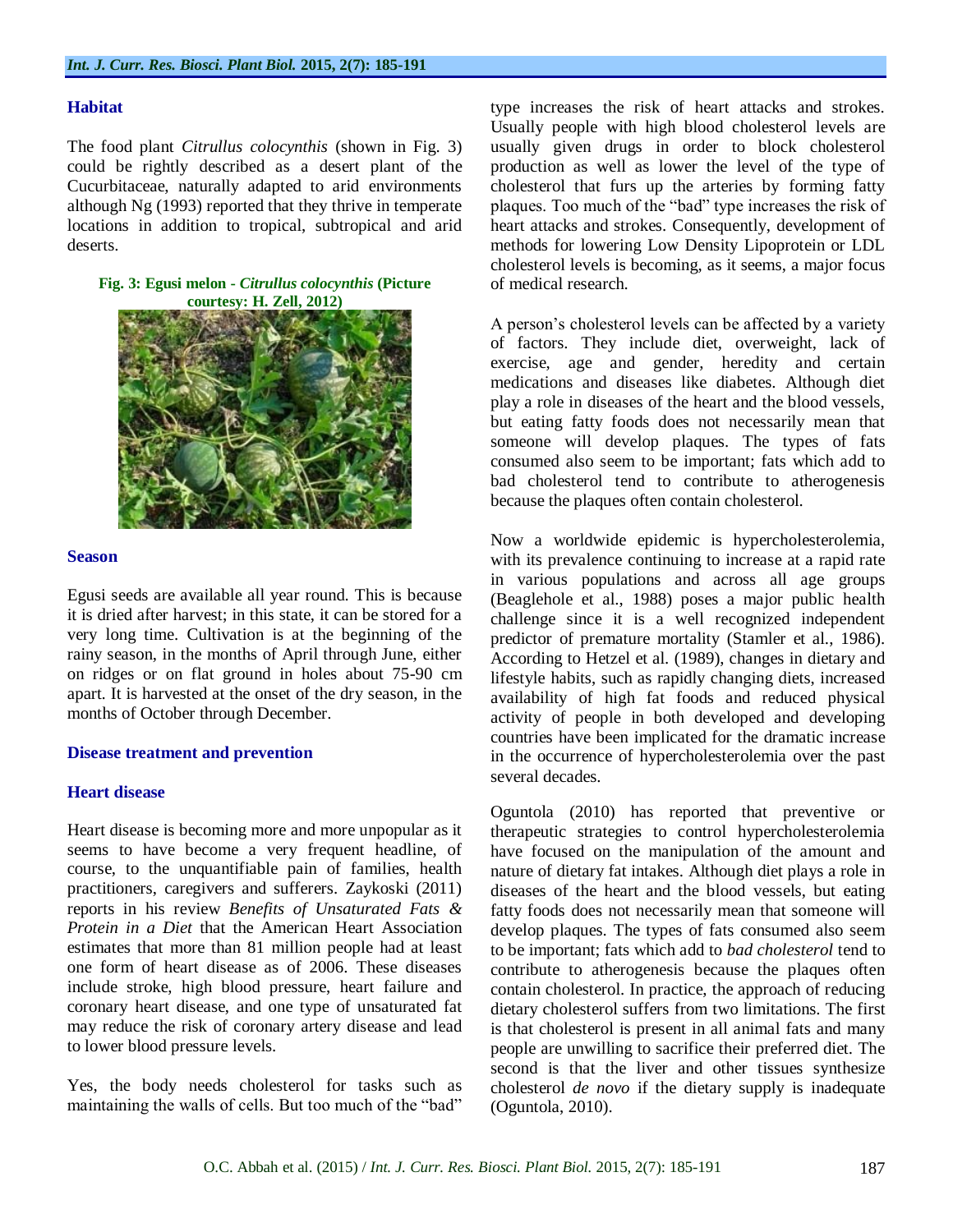Attention has shifted, in recent years, towards the role of nutritional supplement in the management of hypercholesterolemia. In a work by Oluba et al. (2008) reported that the oil from the seeds of egusi melon was used in diet formulation and fed (as a supplement to cholesterol-based diet) to rats for a period of 6 weeks to determine its effect on serum lipids and some selected serum enzymes used to aid diagnosis of cardiovascular disease. In addition, the fatty acid composition of the extracted oil was determined. The control rats were fed a diet containing 5% cholesterol without egusi melon oil while the experimental rats received a diet containing 5% cholesterol with 5% egusi melon oil. Serum cholesterol in the total, free and esterified forms were determined weekly. Egusi melon oil with a rich content of polyunsaturated fatty acid was found to produce a significant reduction  $(p<0.05)$  in serum total, free and esterified cholesterol and triglyceride concentrations. They also reported similar corresponding significant reduction  $(p<0.05)$  in serum activities of the enzymes studied, which included lactate dehydrogenase, aspartate aminotransferase and alanine aminotransferase, in the egusi melon oil-fed rats. In addition, feeding egusi melon oil (5% in the diet) to rats reduced severe atherosclerosis in the aorta and was found, from histopathological examination, to reduce foam cell formation and inhibit smooth muscle cell migration in the blood vessel of rats.

In studying the etiology of hypercholesterolemia-related metabolic disturbances such as atherosclerosis, cholesterol feeding has often been used to elevate serum cholesterol concentration. In a previous study by Oluba et al. (2011) using animal models, it was observed that egusi melon oil has the ability to improve serum and liver lipid profiles and offer protection against resultant lipid peroxides from consumption of high fat diet, thereby conferring an improved antioxidant status.

Ojieh et al. (2010), in another animal studies reported that egusi melon was found to show inhibitory activity against lecithin: cholesterol acyltransferase (LCAT) activity, resulting in less amount of cholesteryl ester produced and could be beneficial in reducing the incident rate of atherosclerosis. Egusi melon oil has been reported to contain nutritionally good amount of linoleic acid and other essential fatty acids which have been documented to have protective effect against coronary heart disease (Baylin et al., 2003; Wijendran and Hayes, 2004). It is quite evident from the study of Ojieh et al. (2010) that regulation of the activity of LCAT, especially by nutritional methods, could be a new target for therapy to prevent atherosclerosis.

Delvin (2006), in addition, reported clinical studies which shown that linoleic acid from plant and vegetable oils primarily decrease serum cholesterol levels, with modest effects on serum triacyglycerol. This lends credence to the hypocholesterolemic effect of egusi melon. This author suggested that at least four dietary components have an effect on serum cholesterol which is a risk factor for heart disease: polyunsaturated fatty acids (PUFAs), saturated fatty acids (SFA), fibre and cholesterol itself. He also put forward that a more significant reduction in cholesterol and triacylglycerol levels can be obtained by increasing the ratio of PUFA/SFA in the diet. Essential polyunsaturated fatty acids can be classified as either omega-6 or omega-3. The chief dietary source of omega-6 is linoleic acid which is the most abundant oil fraction in egusi melon oil (Oguntola, 2010; Oluba et al., 2011; Oluba et al., 2008; Bankole et al., 2005 and Schafferman et al., 1998).

# **Anti-Cancer**

Cancer may now be confidently referred to as a much dreaded disease, and as an important cause of death, taking centre stage in the need for cures, especially research into complementary and alternative medicines as opposed to synthetic options or chemotherapy. Conjugated fatty acids (CFA) have received increased interest because of their beneficial effects on human health, including the potential to prevent cancer development. Many plant seed oils have been reported to contain conjugated trienoic fatty acids in the form of conjugated linolenic acids (CLN) (Chisholm and Hopkins, 1967; Liu et al., 1997). Tanaka et al. (2011) screened CLN from different plant seed oils to determine their cancer chemopreventive ability, including *Momordica charantia* L. (bitter melon), a family member of egusi melon's. They reported that in a short-term animal study, that dietary feeding with bitter gourd (*Momordica charantia*) seed oil for 5 weeks at three dose levels (0.01, 0.1, and 1%) caused a significant reduction in the frequency of colonic aberrant crypt foci (ACF), which are putative precursor lesions for colorectal cancer (CRC) in rats initiated with a colonic carcinogen, azoxymethane. A significant reduction in the multiplicity of ACF was found in rats fed the diet containing 0.01% bitter gourd oil, in which 0.006% CLN (9c,11t,13t-18:3) was present. Oluba et al. (2008) reported a 0.46% w/w of linolenic acid present in egusi melon oil. This may suggest why it is used in some parts of eastern Nigeria as remedy for benign prostate hyperplasia and prostate cancer. As a matter of emphasis, safety of CLN in humans needs to be confirmed if CLN is to be used as a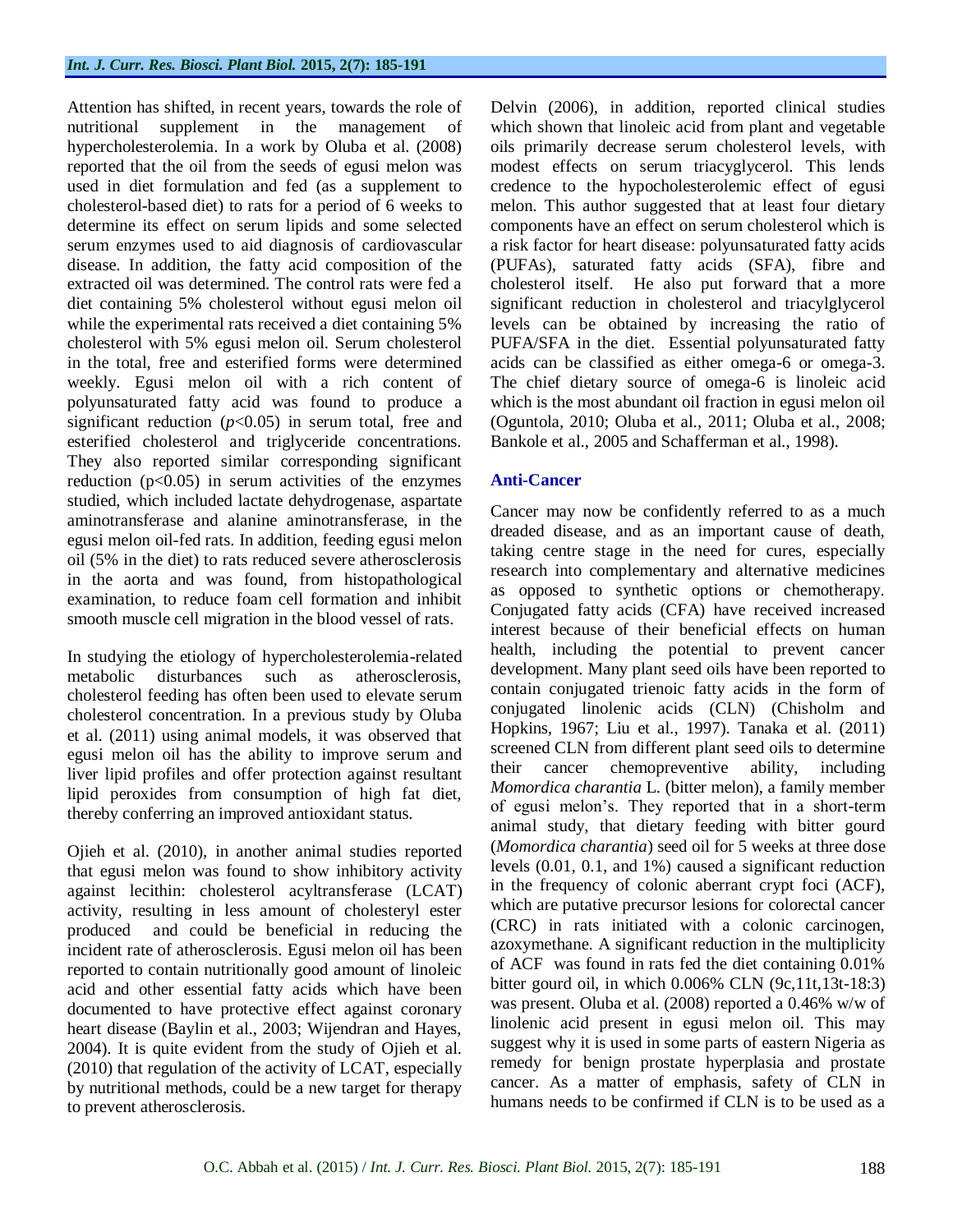nutraceutical, as the exact biological effects CLN on the pathophysiological systems must be established, for example, in respect to its oxidative stability (Basch et al., 2003; Tsuzuki et al., 2004; Balakumar et al., 2007).

In fact, Ejike and Ezeanyika (2011) have documented successful inhibition of hormonally-induced benign prostate hyperplasia (BPH) in Wistar rats by the seeds of another member of the Curcubitaceae family, the fluted pumpkin (*Telfairia occidentalis* Hook f.). BPH, a tumor, involves hyperplasia of prostatic stromal and epithelial cells, resulting in the formation of large, fairly discrete nodules in the periurethral region of the prostate. Adenomatous prostatic growth is believed to begin at approximately age 30 years, with an estimated 50% of men have histologic evidence of BPH by age 50 years and 75% by age 80 years. In 40-50% of these patients, BPH becomes clinically significant (Rubenstein and McVary, 2008). *Curcubita pepo*, another pumpkin has been reported to be useful in inhibiting certain processes that result in aberrant growth of prostatic cells (Carbin et al., 1990; Gossell-Williams, 2006). It therefore may not be extraordinary that Egusi melon, which is of the same family as the plants above, is being used in the prevention, treatment and management of prostate pathologies and other cancers. This may be due to possible similarities in phytochemistry and maybe, nutritional composition.

# **Dermatitis**

The skin is a very important part of the body and by surface area may be taken as the largest. Of course, its usefulness cannot be overemphasized but to clear any possible doubts, hypothermia is one fetal consequence of losing skin (thinning out or from burns). That on the big side, the skin being *comfortable* is sure a much desired quality as we will all *wear* our skins for as long as we live! Skin dryness and itchiness, in particular, are very serious problems in atopic dermatitis, which often lead to additional complications, such as opportunistic infections. In addition to other aspects of health, dietary fatty acids have been suggested to influence symptoms of atopic dermatitis (Horrobin, 2000; Proksch et al., 2003). Seed oils which are rich in essential fatty acids (EFAs), i.e. linoleic acid (18:2n6) and alpha-linolenic acid (18:3n3), and particularly seed oils that contain gammalinolenic acid (GLA, 18:3n6), have been studied in patients with atopic dermatitis (Callaway et al., 2005), with varying degrees of success, and more recently in regard to immune response. Although there has not been a reported work on Egusi melon oil and dermatitis, it is

only logical to say that Egusi melon oil, which is a rich source of EFAs, could be useful in preventing or alleviating symptoms of dermatitis.

### **Conclusion**

A food plant mostly consumed not for its nutritive or medicinal value but as a complementary dish to starch food, egusi melon is finding a spot on the stage of modern nutraceutical research. These findings indicate that egusi melon is healthy, highly nutritive and has important medicinal properties. It holds a great potential as an anti-cancer and anti-benign prostate hyperplasia food plant and can enrich the body with essential oils and prevent the body from scaly dermatitis. Egusi melon also provides a rich source of unsaturated fatty acids, important among which is linoleic acid with hypocholesterolemic effect, implying a cardioprotective property.

# **References**

- Achu, M.B., Fokou, E., Tchiegang, C., Fotso, M., Tchouanguep, F.M., 2005. Nutritive value of some cucurbitacea oil seed from different regions in Cameroon. Afr. J. Biotechnol. 11, 1329-1334.
- All Nigeria Recipe, 2012. Egusi (Melon) Seeds. http://www.allnigerianrecipes.com/food-ingredients/ egusi-melon-seeds.html., accessed Jan. 28, 2012.
- Balakumar, P., Rose, M., Ganti, S.S., Krishan, P., Singh, M., 2007. PPAR dual agonists: are they opening Pandora's Box?. Pharmacol. Res. 56, 91-98.
- Bankole, S.A., Osho, A., Joda, A.O., Enikuomehin, O.A., 2005. Effect of drying method on the quality and storability of "egusi" melon seeds (*Colocynthis citrullus* L.). Afr. J. Biotech. 4(8), 799-803.
- Basch, E., Gabardi, S., Ulbricht, C., 2003. Bitter melon (*Momordica charantia*): a review of efficacy and safety. Am. J. Health Syst. Pharm. 60, 356-359.
- Baylin, A., Kabagambe, E.K., Acherio, A., Spigelman, D., Campus, H., 2003. Adipose tissue alpha linolenic acid and nonfatal acute myocardial infarction in Costa Rica. Circul. 107, 1586-1591.
- Beaglehole, R., Bonita, R., Stewart, A., 1988. Cardiovascular disease mortality trends in Western Pacific, 1968-1984. NZ. Med. J. 101, 441-443.
- Beloin, N., Gbeassor, M., Akpagana, K., Hudson, J., de Soussa, K., Koumaglo, K., Thor Arnason, J., 2005. Ethnomedicinal uses of *Momordica charantia* (Cucurbitaceae) in Togo and relation to its phytochemistry and biological activity. J. Ethnopharm. 96(1-2), 49-55.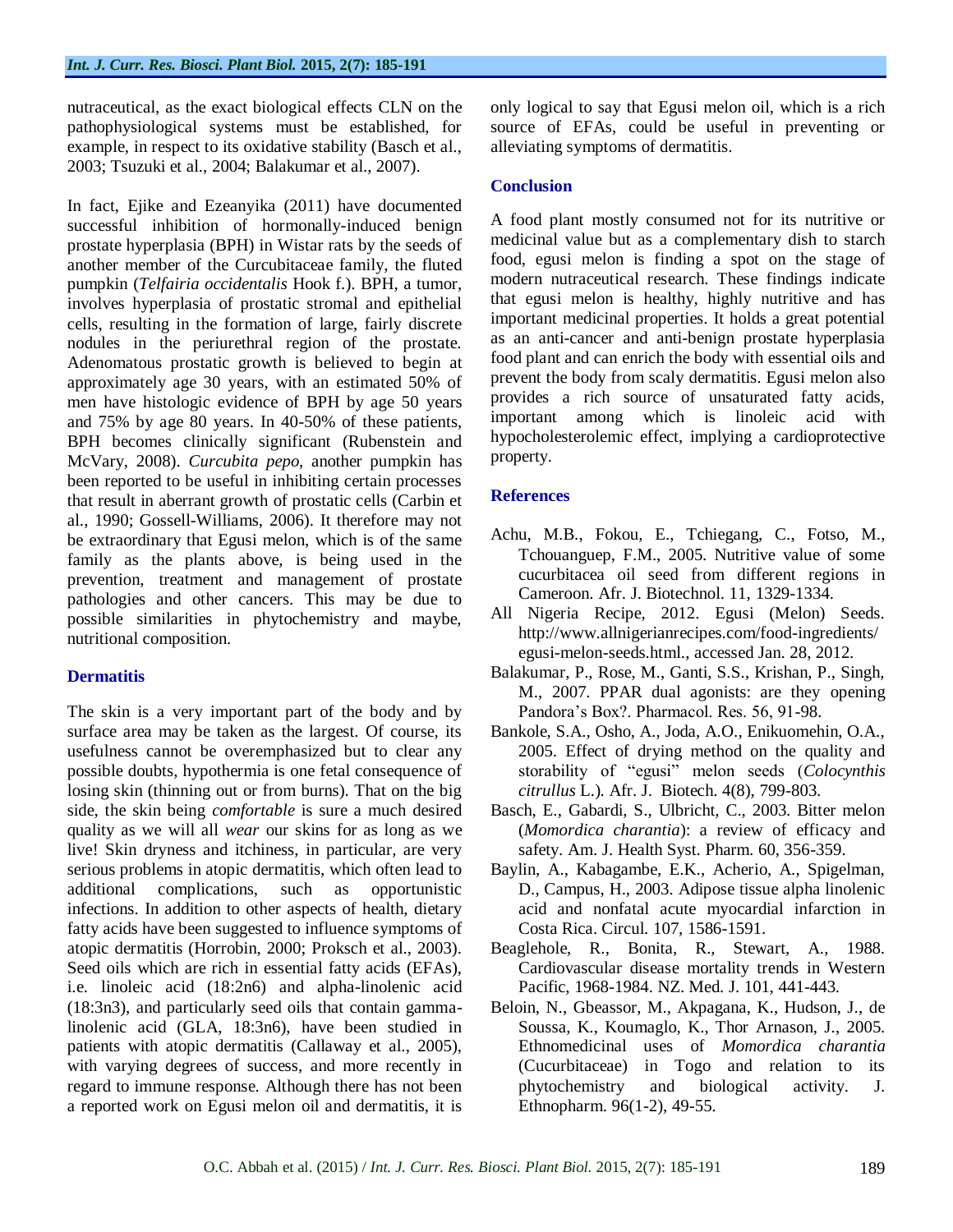- Callaway, J., Schwab, U., Harvima, I., Halonen, P., Mykkanen, O., Hyvonen, P., Jarvinen, T., 2005. Efficacy of dietary hempseed oil in patients with atopic dermatitis. J. Dermatol. Treat. 16, 87–94.
- Carbin, B.E., Larsson, B., Lindahl, O., 1990. Treatment of benign prostatic hyperplasia with phytosterols. Br. J. Urol. 66, 639-641.
- Chisholm, M.J., Hopkins, C.Y., 1967. Conjugated fatty acids in some Cucurbitaceae seed oils. Can. J. Biochem. 45, 1081-1086.
- Delvin, T., 2006.Textbook of Biochemistry with Clinical Correlation. (6thedn), Wiley-Liss, Hoboken.
- Ejike, C.E.C.C., Ezeanyika, L.U.S., 2011. Inhibition of the experimental induction of benign prostatic hyperplasia: a possible role for fluted pumpkin (*Telfairia occidentalis* Hook f.) seeds. Urol. Int. DOI: 10.1159/000327018 accessible online at www.karger.com/uin
- Gadang, V., Gilbert, W., Hettiararchchy, N., Horax, R., Katwa, L., Devareddy, L., 2011. Dietary bitter melon seed increases peroxisome proliferator-activated receptor-γ genes expression in adipose tissue, downregulates the nuclear factor-κB expression, and alleviates the symptoms associated with metabolic syndrome. J. Med. Food. 14(1–2), 86–93.
- Gossell-Williams, M., Davis, A., O'Connor, N., 2006. Inhibition of testosterone-induced hyperplasia of the prostate of Sprague-Dawley rats by pumpkin seed oil. J. Med. Food. 9, 284-286.
- Hetzel, B.S., Harnock, J.S., Dwyer, T., Maclennan, P.L., 1989. Fall in mortality rate of coronary heart disease in U.S.A. and Australia due to sudden death: evidence for the role of polyunsaturated fat. J. Clin. Epidermiol. 42, 855-893.
- Horrobin, D.F., 2000. Essential fatty acid metabolism and its modification in atopic eczema. Am. J. Clin. Nutr. 71, 367–372.
- Kobori, M., Ohnishi-Kameyama, M., Akimoto, Y., Yukizaki, C., Yoshida, M., 2008. α-Eleostearic acid and its dihydroxy derivative are major apoptosisinducing components of bitter gourd. J. Agric. Food Chem. 56(22), 10515–10520.
- Kohno, H., Yasui, Y., Suzuki, R., Hosokawa, M., Miyashita, K., Tanaka, T., 2004. Dietary seed oil rich in conjugated linolenic acid from bitter melon inhibits azoxymethane-induced rat colon carcinogenesis through elevation of colonic PPAR γ expression and alteration of lipid composition. Int. J. Cancer. 110, 896–901.
- Liu, L., Hammond, E.G., Nikolau, B.J., 1997. *In vivo* studies of the biosynthesis of [alpha]-eleostearic acid

in the seed of *Momordica charantia* L. Plant Physiol. 113, 1343-1349.

- Milind, P., Kulwant, S., 2011. Musk melon is eat-must melon. Int. Res. J. Pharm. 2(8), 52-57.
- National Research Council, 2006. "Egusi." Lost Crops of Africa: Volume II: Vegetables. National Academy Press, Washington DC.
- Ng, T.J., 1993. New Opportunities in the Cucurbitaceae. In: New Crops (Eds.: Janick, J., Simon, J.E.). Wiley, New York.
- Oguntola, S., 2010. Why Egusi melon oil protects against heart problems. The Tribune Online, Thursday, 09 December. Retrieved Jan. 28, 2012.
- Ojieh, G.C., Eidangbe, G.O., Oluba, O.M., 2010. Effect of egusi melon oil on lecithin: Cholesterol acyltransferase activity in rats fed a cholesterol diet. Afr. J. Biochem. Res. 4(1), 1-5.
- Oluba, O.M., Adeyemi, O., Ojieh, G.C., Isiosio, I.O., 2008. Fatty acid composition of *Citrullus lanatus* (egusi melon) and its effect on serum lipids and some serum enzymes. Int. J. Cardiovas. Res. 5, 2.
- Oluba, O.M., Eidangbe, G.O., Ojieh, G.C., Idonije, B.O., 2011. Palm and Egusi melon oils lower serum and liver lipid profile and improve antioxidant activity in rats fed a high fat diet. Int. J. Med. Med. Sci. 3(2), 47-51.
- Proksch, E., Jensen, J.M., Elias, P.M., 200. Skin lipids and epidermal differentiation in atopic dermatitis. Clin. Dermatol. 21, 134–144.
- Quattrocchi, U., 2000. CRC World Dictionary of Plant Names A-C, CRC Press, Boca Raton.
- Rubenstein, J., McVary, K.T., 2008. Transurethral microwave thermotherapy of the prostate (TUMT). eMedicine. Feb. 6, 2008.
- Schafferman, D., Beharav, A., Shabelsky, E., Yaniv, Z., 1998. Evaluation of *Citrullus colocynthis*, a desert plant native in Israel, as a potential source of edible oil. J. Arid Environ. 40(4), 431–439.
- Semiz, A., Sen, A., 2007. Antioxidant and chemoprotective properties of *Momordica charantia* L. (bitter melon) fruit extract. Afr. J. Biotechnol. 6(3), 273-277.
- Stamler, J., Wentworth, D., Neaton, J., 1986. Is the relationship between cholesterol risk of death from coronary disease continuous and graded? J. Am. Med. Assoc. 256, 2823-2828.
- Tanaka, T., Hosowaka, M., Yasui, Y., Ishigamori, R., Miyashita, K., 2011. Cancer chemopreventive ability of conjugated linolenic acids. Int. J. Mol. Sci. 12(11), 7495-7509.
- Tsuzuki, T., Igarashi, M., Miyazawa, T., 2004.